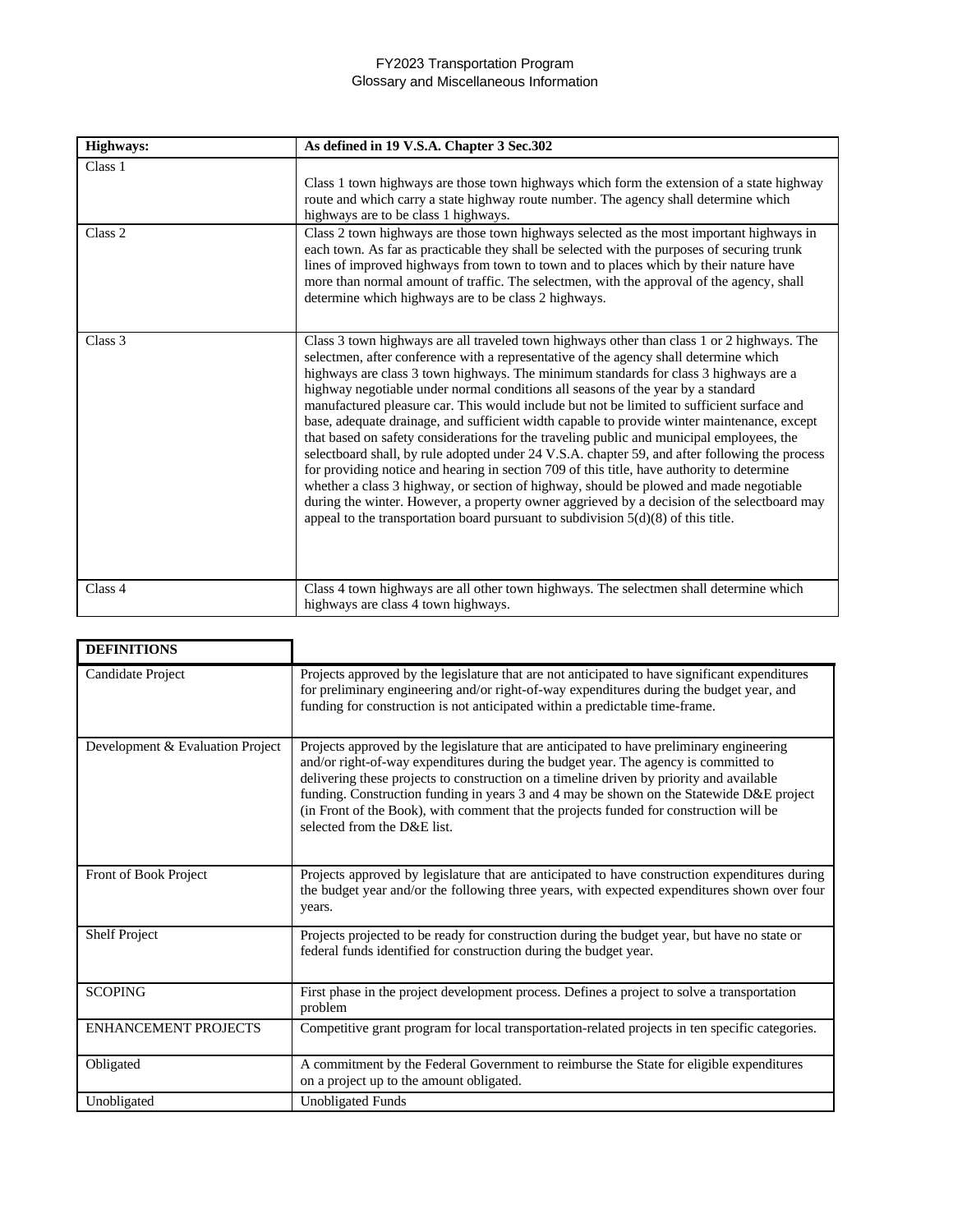## FY2023 Transportation Program Glossary and Miscellaneous Information

| <b>ACRONYMS</b>      |                                                                           |
|----------------------|---------------------------------------------------------------------------|
| <b>ABRB</b>          | ALBANY-BENNINGTON-RUTLAND-BURLINGTON [RAILROAD]                           |
| CDL                  | <b>COMMERCIAL DRIVER'S LICENSE</b>                                        |
| CE                   | CATEGORICAL EXCLUSION                                                     |
| <b>CFC</b>           | <b>CHLOROFLUOROCARBON</b>                                                 |
| <b>DBE</b>           | DISADVANTAGED BUSINESS ENTERPRISE                                         |
| D&E                  | DEVELOPMENT AND EVALUATION                                                |
| <b>DMS</b>           | DYNAMIC MESSAGE SIGNS                                                     |
| <b>DTA</b>           | DISTRICT TRANSPORTATION ADMINISTRATOR (DISTRICT ENGINEER)                 |
| EA                   | ENVIRONMENTAL ASSESMENT                                                   |
| <b>EIS</b>           | ENVIRONMENTAL IMPACT STATEMENT                                            |
| <b>FHS</b>           | FEDERAL HIGHWAY SYSTEM                                                    |
| <b>FRA</b>           | FEDERAL RAILROAD ADMINISTRATION                                           |
| <b>GARVEE</b>        | <b>GRANT ANTICIPATION REVENUE VEHICLES - BONDS</b>                        |
| <b>HOV</b>           | HIGH OCCUPANCY VEHICLE                                                    |
| IM                   | INTERSTATE MAINTENANCE PROGRAM                                            |
| <b>ISTEA</b>         | INTERMODAL SURFACE TRANSPORTATION EFFICIENCY ACT (1991)                   |
| <b>JARC</b>          | JOB ACCESS REVERSE COMMUTE                                                |
| <b>JTOC</b>          | JOINT TRANSPORTATION OVERSIGHT COMMITTEE                                  |
| <b>MTBE</b>          | METHYL TERTIARY BUTYL ETHER                                               |
| <b>MUTCD</b>         | MANUAL ON UNIFORM TRAFFIC CONTROL DEVICES - Fed. Sign regulations         |
| <b>NEPA</b>          | NATIONAL ENVIRONMENTAL POLICY ACT (1969)                                  |
| <b>NTSB</b>          | NATIONAL TRANSPORTATION SAFETY BOARD                                      |
| <b>OBDS</b>          | OFFICIAL BUSINESS DIRECTIONAL SIGN                                        |
| PE                   | PRELIMINARY ENGINEERING                                                   |
| <b>PONTIS</b>        | BRIDGE MAINTENANCE SYSTEM -Latin for bridge                               |
| <b>RABA</b>          | REVENUE ALIGNED BUDGET AUTHORITY                                          |
| <b>ROW</b>           | <b>RIGHT OF WAY</b>                                                       |
| <b>SIB</b>           | STATE INFRASTRUCTURE BANK                                                 |
| <b>SHS</b>           | STATE HIGHWAY SYSTEM                                                      |
| SOV                  | SINGLE OCCUPANCY VEHICLE                                                  |
| <b>STIP</b>          | STATEWIDE TRANSPORTATION IMPROVEMENT PROGRAM                              |
| <b>STP</b>           | SURFACE TRANSPORTATION PROGRAM                                            |
| <b>TEA-21</b>        | TRANSPORTATION EQUITY ACT FOR THE 21ST CENTURY - 6 yr. Fed. Authorization |
| TH                   | <b>TOWN HIGHWAY</b>                                                       |
| <b>TIP</b>           | TRANSPORTATION IMPROVEMENT PROGRAM                                        |
| <b>TOD</b>           | TRANSIT ORIENTED DEVELOPMENT                                              |
| TR BUILDINGS         | <b>TRANSPORTATION BUILDINGS</b>                                           |
| <b>VTR</b>           | <b>VERMONT RAILWAY</b>                                                    |
|                      |                                                                           |
| <b>ORGANIZATIONS</b> |                                                                           |
| <b>CCRPC</b>         | CHITTENDEN COUNTY REGIONAL PLANNING COMMISSION                            |
| <b>GMTA</b>          | GREEN MOUNTAIN TRANSIT AUTHORITY                                          |
| <b>MPO</b>           | METROPOLITAN TRANSPORTATION ORGANIZATION                                  |
| <b>RPC</b>           | REGIONAL PLANNING COMMISSION                                              |
| <b>RPO</b>           | REGIONAL PLANNING ORGANIZATION                                            |
| <b>RTA</b>           | REGIONAL TRANSIT AUTHORITY                                                |
| <b>CCMPO</b>         | CHITTENDEN COUNTY METROPOLITAN PLANNING ORGANIZATION                      |
| <b>FHWA</b>          | FEDERAL HIGHWAY ADMINISTRATION                                            |
| <b>FTA</b>           | FEDERAL TRANSIT AUTHORITY                                                 |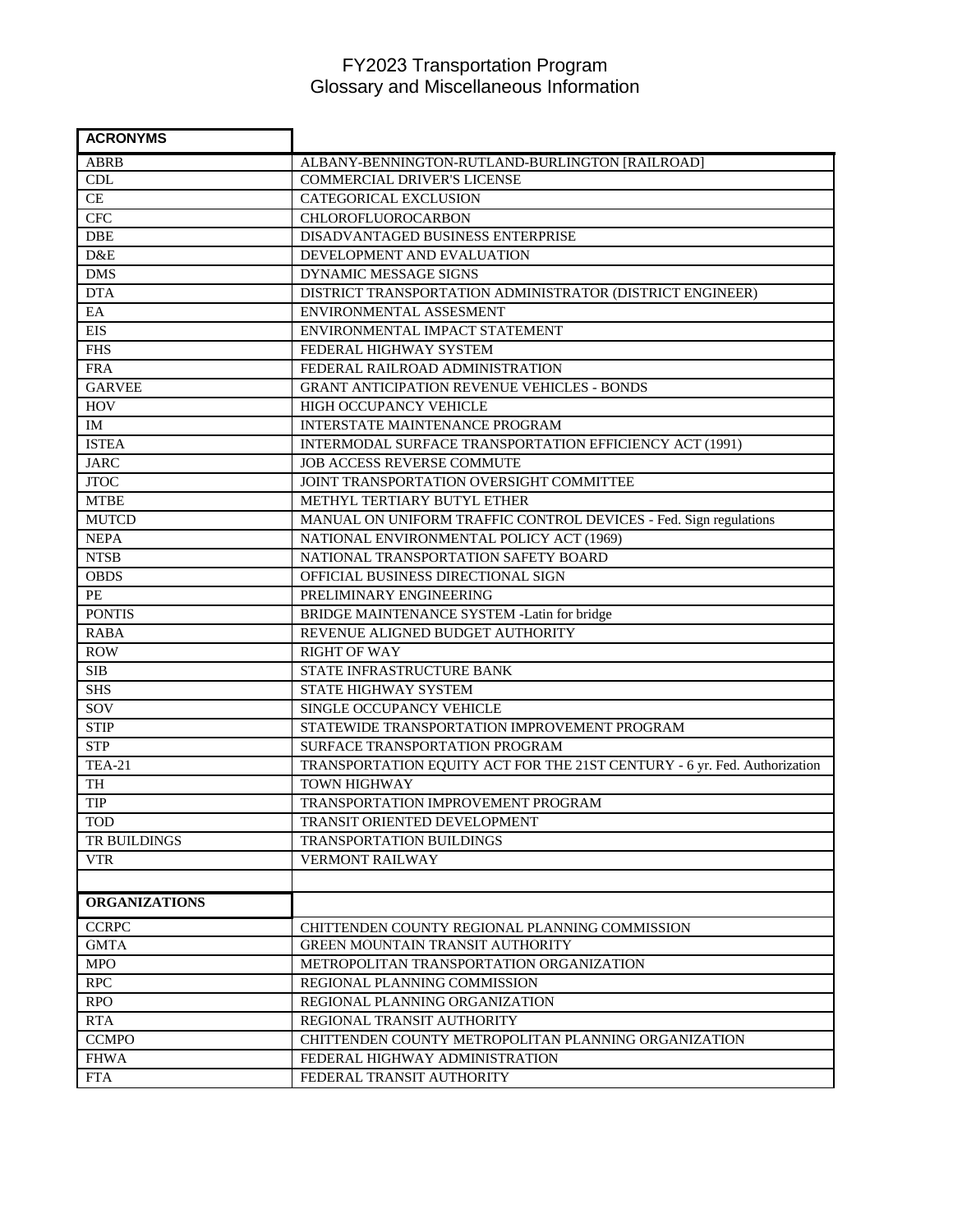## **PROJECT PREFIXES**

| AIR, AV    | - AIRPORT PROGRAM                           | M              | - URBAN                                     |
|------------|---------------------------------------------|----------------|---------------------------------------------|
| BF         | - BRIDGE - FEDERAL, ON-SYSTEM               | M-EGC          | - URBAN - ECONOMIC GROWTH CENTER            |
| <b>BHF</b> | - BRIDGE REHAB. - FEDERAL - PRIMARY, ON-    | NH 1           | - NATIONAL HIGHWAY SYSTEM                   |
|            | <b>SYSTEM</b>                               |                | NHEGC - NATIONAL HIGHWAY SYSTEM - ECONOMIC  |
| <b>BHO</b> | - BRIDGE REHAB. - FEDERAL - OFF-SYSTEM      |                | <b>GROWTH CENTER</b>                        |
| <b>BO</b>  | - BRIDGE - FEDERAL, OFF-SYSTEM              | NHG            | - NATIONAL HIGHWAY SYSTEM, SIGNALS & SIGNS  |
| <b>BRF</b> | - BRIDGE REPLACEMENT - FEDERAL - PRIMARY,   | PLH            | - PUBLIC LANDS HIGHWAYS                     |
|            | ON-SYSTEM                                   | RAIL           | - RAILROAD PROGRAM                          |
| <b>BRS</b> | - BRIDGE REPLACEMENT - FEDERAL - SECONDARY  | <b>RS</b>      | - RURAL SECONDARY                           |
| <b>BRO</b> | - BRIDGE REPLACEMENT - FEDERAL - OFF-SYSTEM | <b>RSEGC</b>   | - RURAL SECONDARY - ECONOMIC GROWTH         |
| <b>CMG</b> | - CONGESTION MITIGATION & AIR QUALITY       |                | <b>CENTER</b>                               |
|            | 100% FEDERAL                                | S <sub>B</sub> | - SCENIC BYWAYS                             |
| ER         | - EMERGENCY RELIEF                          | <b>ST</b>      | - STATE ONLY                                |
| F          | - FEDERAL-AID PRIMARY                       | <b>STP</b>     | - SURFACE TRANSPORTATION PROGRAM            |
| F-EGC      | - FEDERAL-AID PRIMARY - ECONOMIC GROWTH     | STPG           | - SURFACE TRANSPORTATION PROGRAM, SIGNALS & |
|            | <b>CENTER</b>                               |                | <b>SIGNS</b>                                |
| <b>HES</b> | - HAZARD ELIMINATION                        | <b>TAP</b>     | - TRANSPORTATION ALTERNATIVES               |
| <b>HPP</b> | - HIGH PRIORITY                             | <b>TCSP</b>    | - TRANSPORTATION & COMMUNITY SYSTEMS        |
| IM         | - INTERSTATE MAINTENANCE                    |                | PRESERVATION GRANTS                         |
| <b>IMG</b> | - INTERSTATE MAINTENANCE, 100% FEDERAL      | TH             | - TOWN HIGHWAY BRIDGE, STATE & LOCAL FUNDS  |
|            |                                             |                | $\triangle$ $\triangle$ $\triangle$         |

| M           | - URBAN                                        |
|-------------|------------------------------------------------|
|             | M-EGC - URBAN - ECONOMIC GROWTH CENTER         |
| NH.         | - NATIONAL HIGHWAY SYSTEM                      |
|             | NHEGC - NATIONAL HIGHWAY SYSTEM - ECONOMIC     |
|             | <b>GROWTH CENTER</b>                           |
|             | NHG - NATIONAL HIGHWAY SYSTEM, SIGNALS & SIGNS |
| PLH         | - PUBLIC LANDS HIGHWAYS                        |
| RAII.       | - RAJLROAD PROGRAM                             |
| <b>RS</b>   | - RURAL SECONDARY                              |
|             | RSEGC - RURAL SECONDARY - ECONOMIC GROWTH      |
|             | <b>CENTER</b>                                  |
| SB          | - SCENIC BYWAYS                                |
| <b>ST</b>   | - STATE ONLY                                   |
| <b>STP</b>  | - SURFACE TRANSPORTATION PROGRAM               |
| <b>STPG</b> | - SURFACE TRANSPORTATION PROGRAM, SIGNALS &    |
|             | <b>SIGNS</b>                                   |
| <b>TAP</b>  | - TRANSPORTATION ALTERNATIVES                  |
| <b>TCSP</b> | - TRANSPORTATION & COMMUNITY SYSTEMS           |
|             | PRESERVATION GRANTS                            |
| TH          | - TOWN HIGHWAY BRIDGE, STATE & LOCAL FUNDS     |
|             | <b>ONLY</b>                                    |
|             |                                                |